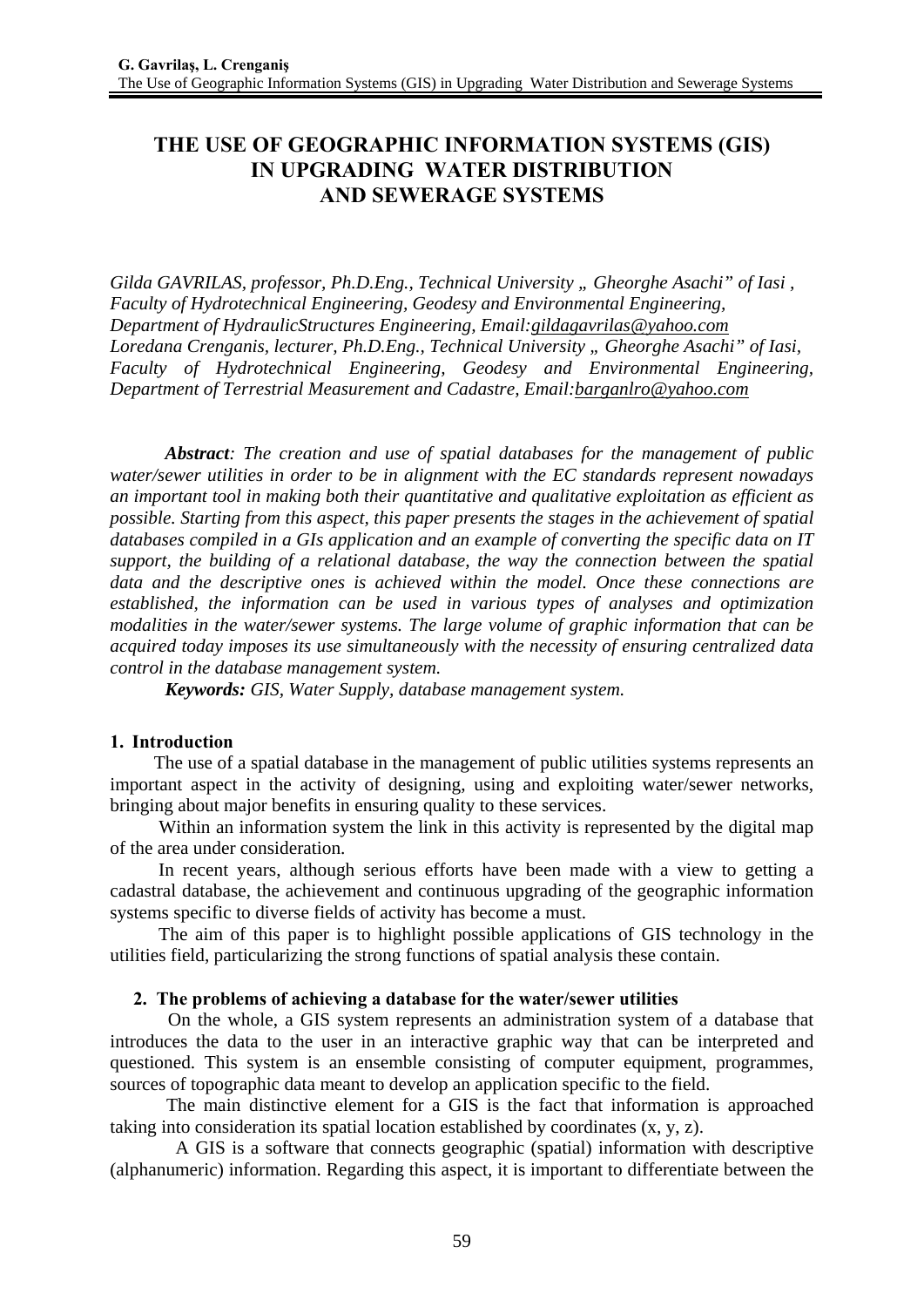applications for the utilities networks and the cadastral ones that depend on certain legal requirements and high geometrical accuracy.

The development of some models of data specific to water/sewer systems imposes an overall view of the geo-spatial database that is to be structured according to the amount of information necessary for the complete identification of the utilities networks and the initiation of a procedure to achieve these in a series of stages.

### **The achievement of the digital plan of the urban agglomeration under consideration**

This stage can be accomplished in different ways nowadays, depending on the available data, using:

- the digitisation of the existent plans and maps; in this case there is the advantage of using a minimum of resources when it comes to software and computers . If possible, a spatial database to vectorize the plan at different scales can be created.
- the scanning and vectorization of the existent plans and orthophotoplans brought to the plan scale.
- measurements on the area using modern devices (total station, GPS navigation systems, equipment based on satellites destined for the determination of locations on the land surface, etc.)
- aerial photogrammetry; nowadays there are digital aerial cameras, the photogrammetric process turning thoroughly digital to get orthophotograms.
- satellite digital images; the problems of utilities can make use of several satellite sources that offer images with acceptable resolutions, such as ikonos satellites, digitalglobe, google maps, etc.

### **Collecting information specific to the water/sewer systems (data about the pipes, reservoirs, pump***-***stations, valves, branchings, etc.)**

 At this stage existent data in the utility companies (paper or computer based) will be acquired. This refers to the length and the trajectory of the pipes, the material they are made from, the position of the street manholes, hydrants, etc.

 Thus, the component elements of the water/sewer system will be positioned on the digital support of the already existent paper by the geographic coordinates (x. y. z.) of the respective objects. The association of the alphanumeric elements that represent administrative information (the material of the pipes, diameters, speeds, pressures, etc.) is targeted as well.

 At this stage information from the utility companies is gathered resulting in a relational database.

 The GIS application will have to allow the increase of the degree of detailing the data by the introduction of all the information sources (isometric schemes of the hydraulic plumbing in the street manholes, images of the system objects, etc.)

#### **Case Study**

 The introduction of a GIS in a company of utilities asks for the establishment of some specific requirements to each and every company and specialised sections. For each field (water/sewer) models of data will be issued by means of a database on each particular object.

 After the topographic land measurements, a cadastral utilities map will be edited. Further on, each object within the water/sewer system will have a descriptive database attached to, similar to the geographic database, according to a unique ID of the respective element. When this connection has been established, the descriptive information can be used in diverse types of analyses or can be simply posted.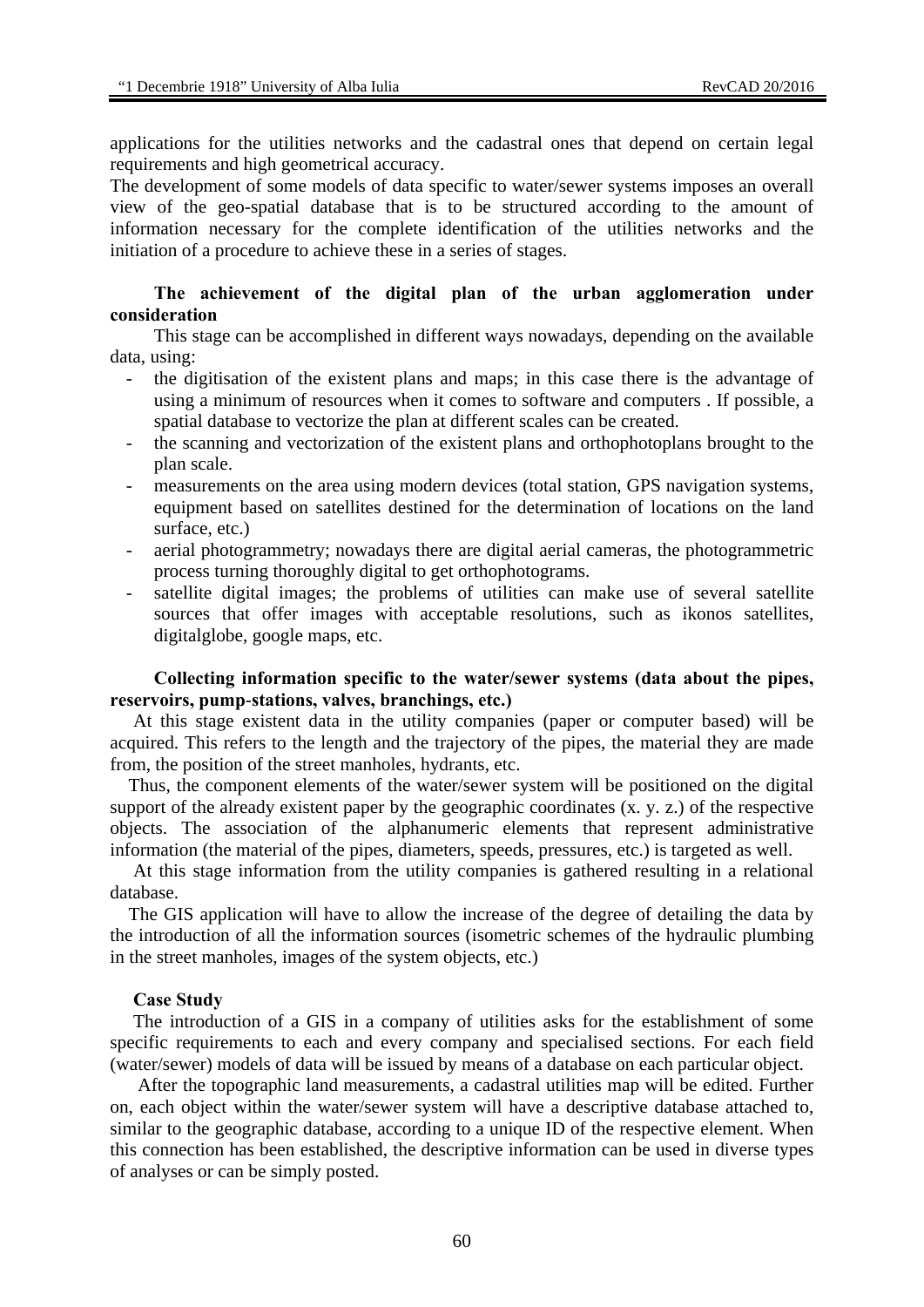GIS techniques allow for the combination of information of different types (figures, images, maps, etc.), both hardware and software components, all of them under the direct coordination and determination of the human component.

The possibility of interconnecting these types of data and the management of the spatial relations worth considering for the area under study can be achieved by means of an ARCIS platform.

 There follows an exemplification of the way descriptive data can be organised within the GIS for utilities.

 For example, for a pipe attributes such as: address, name of material, length, diametres, depth of placement, events (damage), type of faults, dates of identification of fault and its remedy, number of branchments, etc. can be associated for each ID (Fig.1)



Fig.1. Descriptive data pipeline

In the case of a street manhole attributes such as type of manhole (visitng, airing, emptying), types of section, material, events (damage), types of fault, dates of identification and remedy, equipping  $-$  (a hydraulic scheme can be attached) can be associated for each ID (Fig.2; Fig.3).



Fig.2. Descriptive data nodes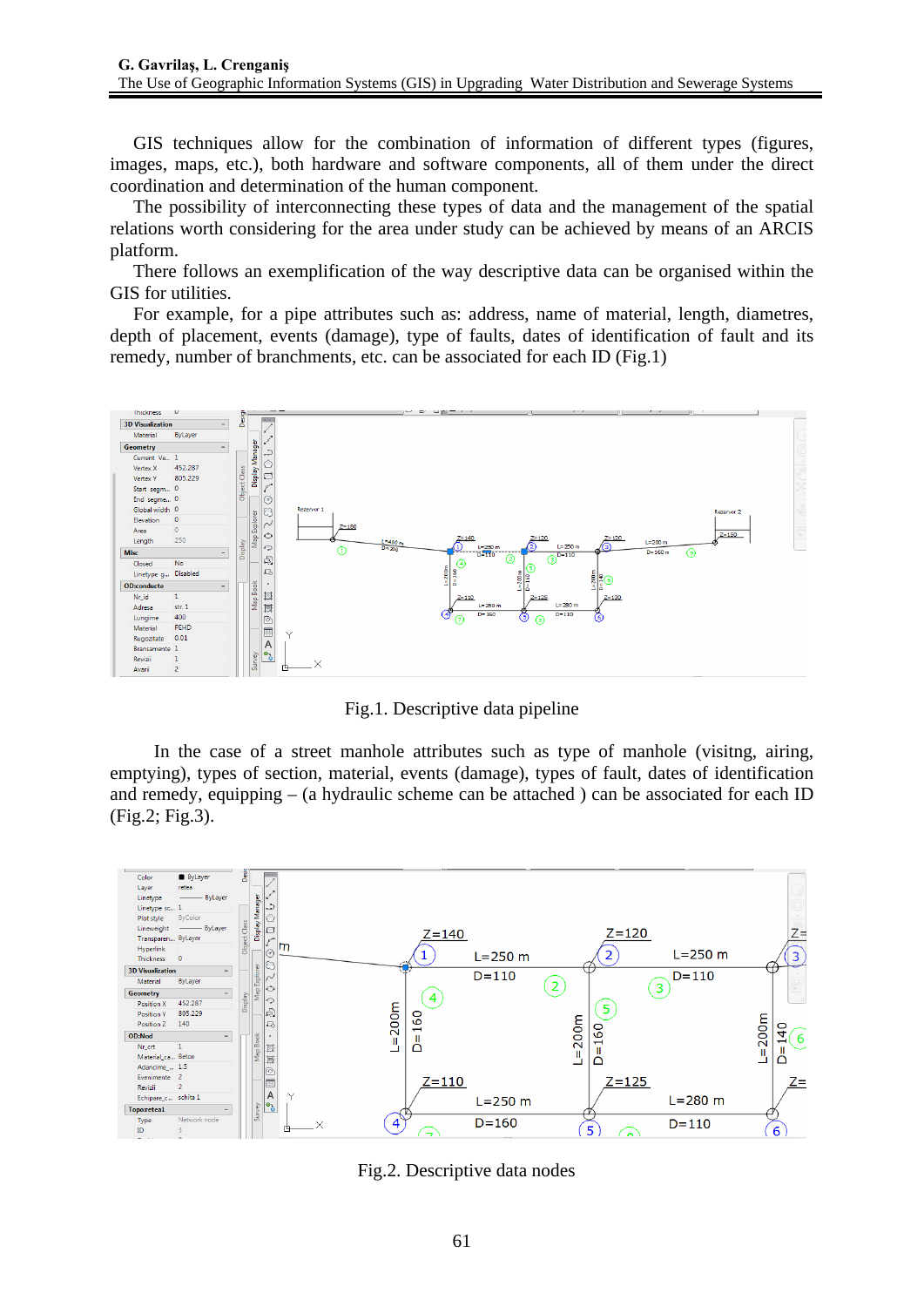

Fig.3. The hydraulic scheme

For each element the attributes are stored in a file named Table of Attributes (Table 1, Table 2).

| Retea                    |                |           |      |          |                 |            |                      |                      |                | ×        |
|--------------------------|----------------|-----------|------|----------|-----------------|------------|----------------------|----------------------|----------------|----------|
|                          | Nr id          | Adresa    | L(m) | $D$ (mm) | <b>Material</b> | Rugozitate | <b>Bransament</b>    | Revizii              | Avarii         | ▲        |
|                          | 1              | str. 1    | 400  | 200      | <b>PEHD</b>     | 0.01       |                      |                      | $\overline{2}$ | $\equiv$ |
|                          | $\overline{2}$ | str. 2    | 250  | 110      | <b>PEHD</b>     | 0.01       | 4                    | 1                    | 5.04.2014      |          |
|                          | 3              | str.3     | 250  | 110      | <b>PEHD</b>     | 0.01       |                      |                      | 8.07.2014      |          |
|                          | 4              | str.4     | 200  | 160      | <b>PEHD</b>     | 0.01       | 0                    | 0                    | 0              |          |
|                          | 5              | str.5     | 200  | 160      | <b>PEHD</b>     | 0.01       | $\bf{0}$             | 0                    | 0              |          |
|                          | 6              | str. 6    | 200  | 140      | <b>PEHD</b>     | 0.01       | $\mathbf 0$          | 0                    | $\mathbf{0}$   |          |
|                          | $\overline{7}$ | str.7     | 250  | 160      | <b>PEHD</b>     | 0.01       | 4                    | $\ddot{\phantom{1}}$ | 10.05.2014     |          |
|                          | 8              | str.8     | 250  | 110      | PEHD            | 0.01       | $\ddot{\phantom{0}}$ | 0                    | 0              |          |
|                          |                | $9$ str.9 | 200  | 160      | PEHD            | 0.01       | $\mathbf{0}$         | $\mathbf{0}$         | $\mathbf{0}$   | ۳        |
| $\overline{\phantom{a}}$ |                |           |      |          |                 |            |                      | Ш                    | k              |          |



| $\Box$ $\times$<br>Table                                                                     |        |                 |          |            |         |          |                          |  |  |  |  |  |  |
|----------------------------------------------------------------------------------------------|--------|-----------------|----------|------------|---------|----------|--------------------------|--|--|--|--|--|--|
|                                                                                              |        |                 |          |            |         |          |                          |  |  |  |  |  |  |
| ×<br>Nod                                                                                     |        |                 |          |            |         |          |                          |  |  |  |  |  |  |
|                                                                                              | Nr_crt | <b>Material</b> | Adancime | Evenimente | Revizii | Echipare | ▲                        |  |  |  |  |  |  |
|                                                                                              | 1      | beton           | 1.5      | 2          | 2       | schita 1 |                          |  |  |  |  |  |  |
|                                                                                              | 2      | beton           | 1.5      | 1          | 0       | schita 2 |                          |  |  |  |  |  |  |
|                                                                                              | 3      | beton           | 1.5      | 2          | 0       | schita 3 |                          |  |  |  |  |  |  |
|                                                                                              | 4      | beton           | 1.5      | 1          | 0       | schita 4 |                          |  |  |  |  |  |  |
|                                                                                              | 5      | beton           | 1.5      | 2          | 0       | schita 5 |                          |  |  |  |  |  |  |
|                                                                                              | 6      | beton           | 1.5      | 0          | 0       | schita 5 | $\overline{\phantom{a}}$ |  |  |  |  |  |  |
| ∢                                                                                            |        |                 |          |            |         | Ш.<br>Þ  |                          |  |  |  |  |  |  |
| 0 ▶ 11                               (0 out of 50 Selected)<br>и<br>$\overline{\phantom{a}}$ |        |                 |          |            |         |          |                          |  |  |  |  |  |  |
| Nod                                                                                          |        |                 |          |            |         |          |                          |  |  |  |  |  |  |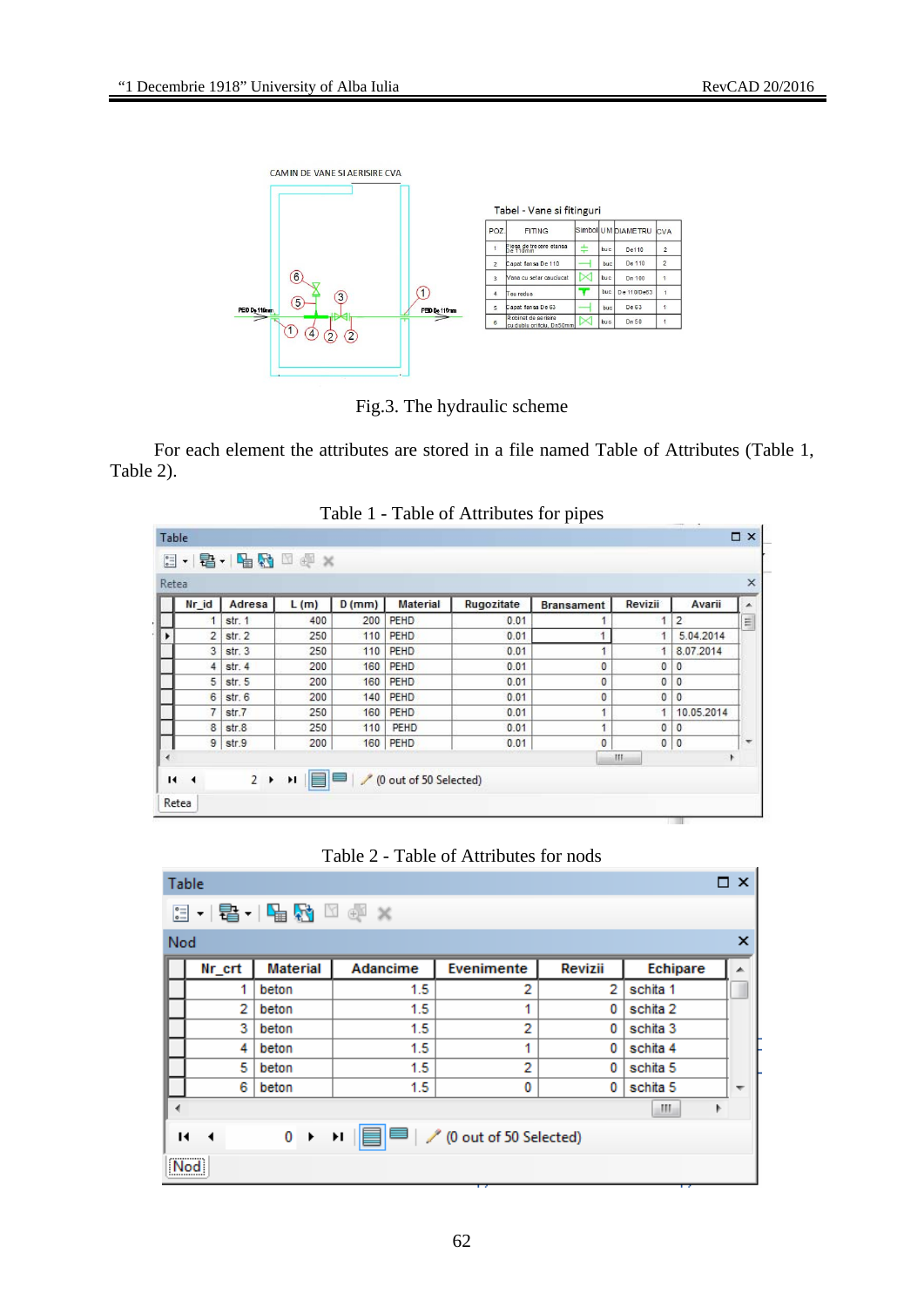An important criterion for the implementation of a GIS within the utilities of water/sewer is the establishment of a connection between the spatial and the descriptive data and the creation of a central database by means of which different plans and analyses can be performed according to the companies' demands.

Environmental System Research Institute (ESRI), headquartered in California, USA, develops GIS technologies offering a series of professional services and GIS solutions of high quality through ESRI Romania [4].

In a company of utilities the pursued objectives are:

- to get the cadastral plan of the utilities network which can be overlaid upon the street texture, buildings, etc.
- to associate the descriptive elements with the objects belonging to the networks;
- to interconnect spatial data with descriptive ones;
- to ensure an efficient management -repair damage, clients' services, power saving;
- to create the appropriate framework for the improvement and control over the functioning of the distribution systems using diverse specialised programs.

## **4. Conclusions**

The implementation of a GIS system in the management and exploitation of water/sewer systems aims at an overall approach of the computerization of this activity.Besides the specific activities of a GIS (providing a cartographic database), there will be included other databases that represent management information (the pipe materials, diameters, speeds, pressures, etc.). Some of the advantages of the approach based on management systems of the databases are:

- central control; easier achievement of some new applications related to the databases;

- accurate and continuously upgraded information;
- rapid access to information;
- an increase in the quality and rapidity of performing analyses;
- accomplishing the management of the recorded events;
- making statistical situations and thematic maps;
- creating the necessary conditions for the hydraulic modelling
- the improvement of the activity of exploitation and of controlling the systems.

The GIS application will have to allow for the increase of the data detailing degree by the introduction of all sources of information (isometric schemes of the hydraulic plumbing in the street manhole, images of the objects in the system, etc.) as well as the possibility of permanent upgrading of the system data.

 This way there will be removed the existent drawbacks generated at present by the insufficiently accurate knowledge of the location on the territory and of the descriptive data of the networks as well as by the lack of systematic actualization.

# **5. Bibliography**

*1.Barsan Em., Gavrilas,G.,- Imbunatatirea modelului de supraveghere a functionarii retelelor de distributie a apei, Simpozion national reducerea pierderilor de apa si a consumurilor energetice in sistemele de alimentari cu apa,Bucuresti,1997,p.103-108; 2.Bofu C., Chirila,C., - Sisteme informationale geografice. Cartografierea si editarea hartilor,ed.Tehnopress,2007,Iasi;*